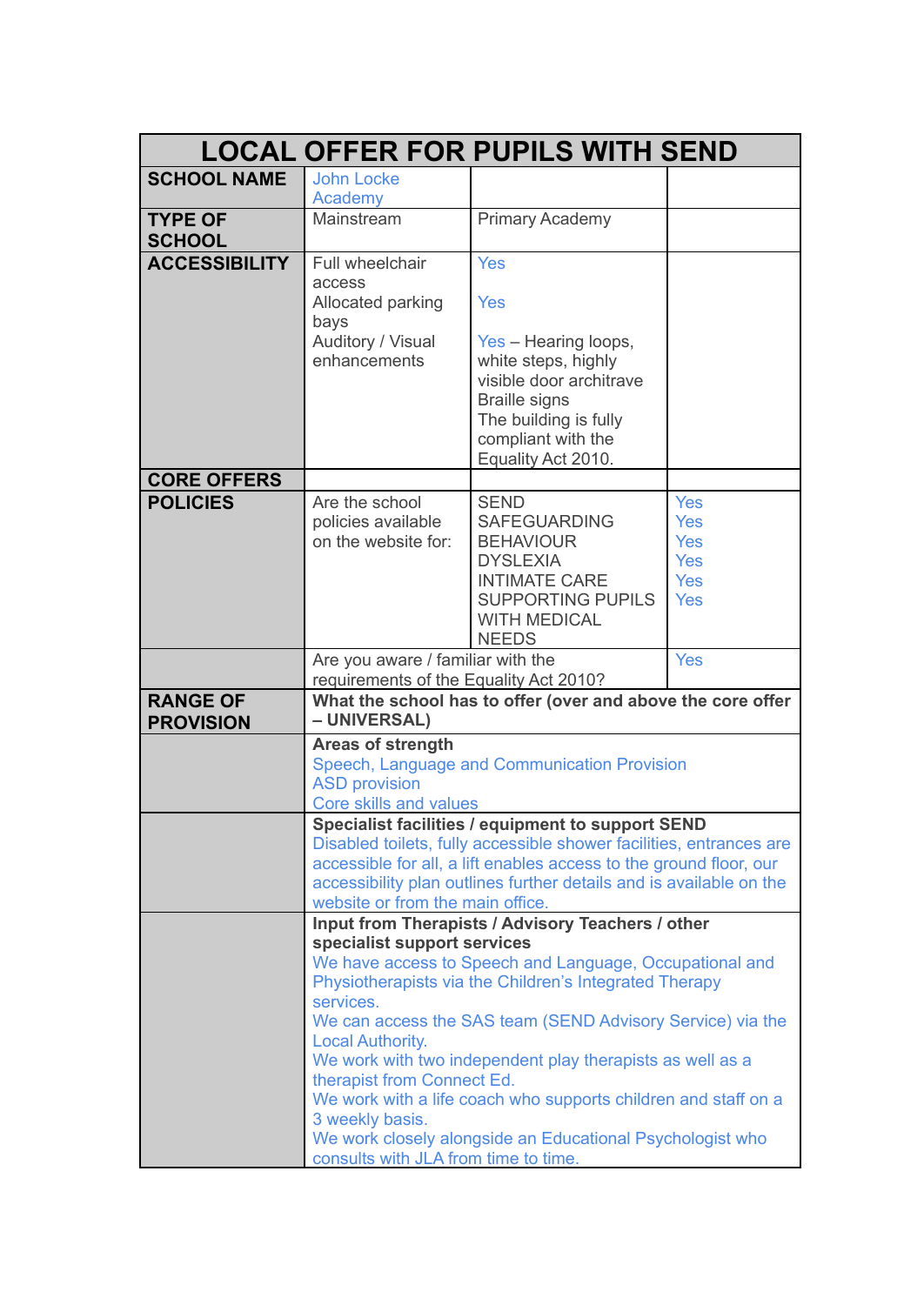|                      | We have an experienced, CBT trained Learning Mentor who             |  |  |  |  |
|----------------------|---------------------------------------------------------------------|--|--|--|--|
|                      | supports the pastoral needs of our pupils and supports              |  |  |  |  |
|                      | safeguarding across the school.                                     |  |  |  |  |
|                      |                                                                     |  |  |  |  |
|                      | <b>Breakfast and after school clubs</b>                             |  |  |  |  |
|                      | The Academy offers a breakfast and after school club, this is       |  |  |  |  |
|                      | provided by an externally vetted company, Aktiva. Both clubs        |  |  |  |  |
|                      | are subject to a fee and parents can book via the Aktiva            |  |  |  |  |
|                      | website.                                                            |  |  |  |  |
| <b>INCLUSION</b>     | How do you promote inclusion in the school?                         |  |  |  |  |
|                      | We are a fully inclusive school. We promote values through our      |  |  |  |  |
|                      | PHSE curriculum, which is taught daily. Necessary and               |  |  |  |  |
|                      | reasonable adjustments are made depending on the needs of           |  |  |  |  |
|                      | individual children. Children with additional needs are included    |  |  |  |  |
|                      | on school and residential trips.                                    |  |  |  |  |
|                      | We continue to invest in upskilling staff with relevant and         |  |  |  |  |
|                      | specific training, including ASD, ADHD, supporting pupils with      |  |  |  |  |
|                      | EAL, supporting children with Dyslexia, Dyscalculia and             |  |  |  |  |
|                      | Dyspraxia, Zones of Regulation and understanding and                |  |  |  |  |
|                      |                                                                     |  |  |  |  |
|                      | implementing SCERTS principles.                                     |  |  |  |  |
|                      | How do we identify SEND at JLA                                      |  |  |  |  |
|                      | We use the following:                                               |  |  |  |  |
|                      | <b>Parental knowledge</b>                                           |  |  |  |  |
|                      | School assessment - teacher and SENDCo knowledge                    |  |  |  |  |
|                      | Progress data                                                       |  |  |  |  |
|                      | <b>Observations</b>                                                 |  |  |  |  |
|                      | Advice from external professionals                                  |  |  |  |  |
| <b>PARENT</b>        | How do you involve and support the parents of children              |  |  |  |  |
|                      |                                                                     |  |  |  |  |
|                      |                                                                     |  |  |  |  |
| <b>SUPPORT</b>       | with SEND regarding identifying and meeting their needs?            |  |  |  |  |
| <b>INVOLVEMENT /</b> | How do you communicate their progress and area of                   |  |  |  |  |
| <b>LIAISON</b>       | difficulty?                                                         |  |  |  |  |
|                      | Parents are regularly encouraged to discuss any                     |  |  |  |  |
|                      | concerns regarding their child's development with the               |  |  |  |  |
|                      | class teacher or Mrs Choudhry, the SENDCo.                          |  |  |  |  |
|                      | Where there are concerns, parents are fully informed                |  |  |  |  |
|                      | and kept abreast of the support in place to promote                 |  |  |  |  |
|                      | good progress and inclusion.                                        |  |  |  |  |
|                      | Individual SEN passports are drafted by class teachers<br>$\bullet$ |  |  |  |  |
|                      | and reviewed half-termly with parents.                              |  |  |  |  |
|                      | Home / School communication books are utilised where<br>$\bullet$   |  |  |  |  |
|                      | needed.                                                             |  |  |  |  |
|                      | When doing a request for an EHC needs assessment,<br>$\bullet$      |  |  |  |  |
|                      | parents are kept fully informed of the process and their            |  |  |  |  |
|                      | views form a vital part of the information submitted to             |  |  |  |  |
|                      | the local authority.                                                |  |  |  |  |
|                      | We have regular meetings with parents and are<br>$\bullet$          |  |  |  |  |
|                      | transparent about children's intervention support,                  |  |  |  |  |
|                      | progress and funding.                                               |  |  |  |  |
|                      | Formal parent's evenings are held three times per year              |  |  |  |  |
|                      | and progress is discussed with parents regularly.                   |  |  |  |  |
|                      | $\bullet$                                                           |  |  |  |  |
|                      | A written report is provided in the summer term.                    |  |  |  |  |
|                      | TRANSITIONS BETWEEN SCHOOLS AND CLASSES                             |  |  |  |  |
|                      | We are mindful that transitions between schools for pupils with     |  |  |  |  |